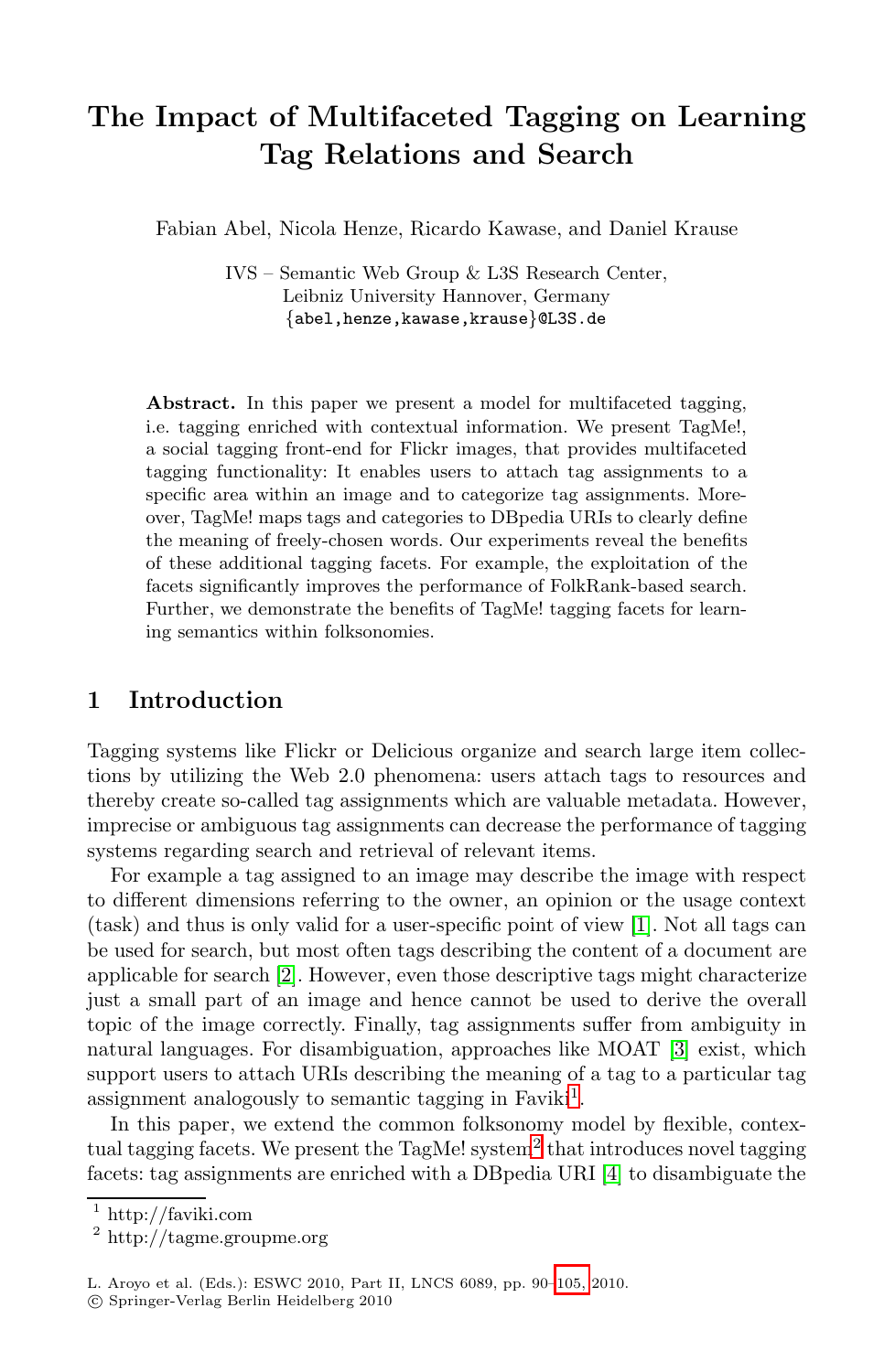meaning of a tag. So-called *area tags* enable users to tag a specific part of an image (spatial tagging). Furthermore, a *category* dimension is offered to categorize tag assignments. We propose different ranking strategies that exploit the additional context by extending the FolkRank [10] algorithm. In our evaluation we show how the different strategies improve search significantly (see Section 4.2) and analyze the impact of the additional context on learning semantic relations among tags (see Section 4.3).

# **2 Context in Folksonomies**

<span id="page-1-0"></span>Folksonomies evolve over time when users annotate resources with freely chosen keywords. Research in the area of folksonomy systems most often focusses on light[wei](#page-14-4)ght models where folksonomies are basically considered as collections of tag assignments. In this section we introduce approaches for modeling context in folksonomy systems.

### **2.1 Folksonomy Models**

Traditional folksonomy models describe the relations between users, tags and resources. According to [5], a folksonomy can be defined [as](#page-14-5) follows.

<span id="page-1-1"></span>**Definition 1.** *A* folksonomy *is a quadruple*  $\mathbb{F} := (U, T, R, Y)$ *, where* U, T, R *are finite sets of instances of* users*,* tags*, and* resources*.* Y *defines a relation, the* tag assignment*, between these sets, that is,*  $Y \subseteq U \times T \times R$ *.* 

Some systems imply a folksonomy model that incorporates additional information indicating in which context a tag was assigned to a resource. In particular, such context might be formed by groups, which are finite sets of resources [6]. In Definition 2 we introduce a more generic folksonomy model that considers arbitrary type of context.

**Definition 2.** *A* context folksonomy *is a tuple*  $\mathbb{F} := (U, T, R, Y, C, Z)$ *, where:* 

- **–** [U](#page-14-6)*,* T *,* R*,* C *are finite sets of instances of* users*,* tags*,* resources*, and* context information *respectively,*
- **–** Y *defines a relation, the* tag assignment *that is,* Y ⊆ U × T × R *and*
- **–** Z *defines a relation, the* context assignment *that is* Z ⊆ Y × C

Given the context folksonomy model, it is possible to attach any kind of context to tag assignments. For example, the context folksonomy allows for tagging tag assignments. TagMe! [7], a tagging and exploration front-end for Flickr pictures, introduces three types of context: (i) spatial information describing to which part of a resource a tag assignment belongs to, (ii) categories for organizing tag assignments, and (iii) DBpedia URIs that describe the semantic meaning of a tag assignment. Such contextual information is simply assigned to a tag assignment by the relation Z.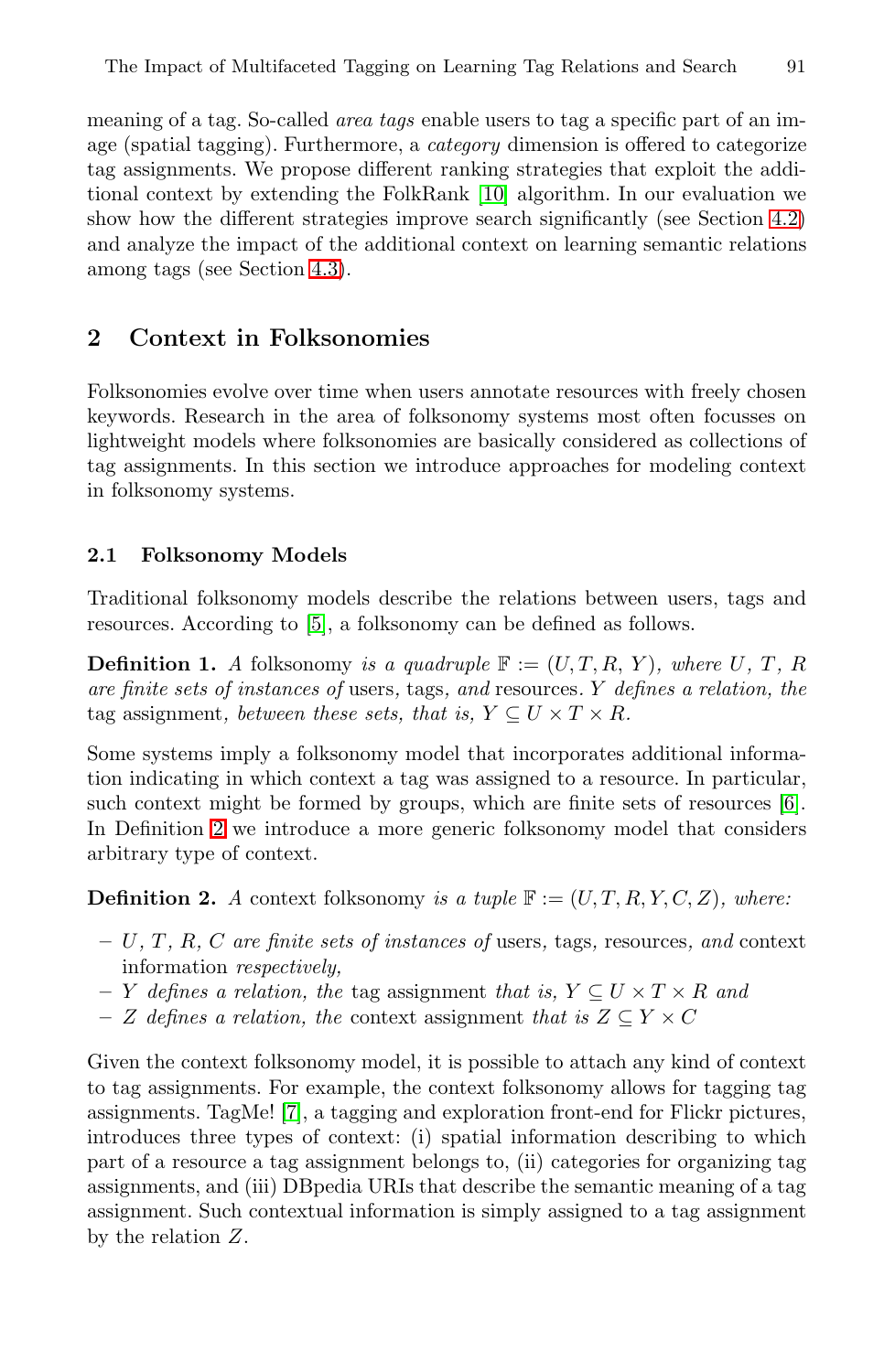

**Fig. 1.** User tags an area within an image and categ[ori](#page-2-0)zes the tag assignment with support of the TagMe! system

<span id="page-2-0"></span>The spatial information as well as the categories are explicitly provided by the end-users via the tagging interf[ace](#page-2-0) of TagMe! (see Figure 1). For each tag assignment a us[er](#page-14-7) can enter one or more categories that classify the annotation. While typing in a category, the users get auto-completion suggestions from the pre-existing categories of the user community (see bottom in Figure 1). When a user categorizes a tag assignment  $y = (u, t, r) \in Y$  into category c then this is [mo](#page-7-0)deled as relation  $(y, c) \in Z$  where  $c \in C$  can actually be an arbitrary tag. i.e.  $c \in T$ . Additionally, users are enabled to perform *sp[ati](#page-15-1)al tag assignments*, i.e. to attach a tag assignment to a specific area, which they can draw within the picture (see rectangle within the photo in Figure 1) similarly to *notes* in Flickr or annotations in LabelMe [8]. In the context folksonomy a spatial tag assignment is simply modeled via a relation  $(c_a, y) \in Z$  where  $c_a$  refers to the context information that describes the area that is tagged. TagMe! automatically assigns DBpedia URIs to tag assignments by exploiting the DBpedia lookup service<sup>3</sup> (cf. Section 4.1). Hence, tag assignments have well-defined semantics so that applications, which operate on TagMe! data using the Linked Data[9] infrastructure, can clearly understand the meaning of the tag assignments. In particular, RDF data can be obtained by accessing resources via an alternative URI, e.g. http://tagme.groupme.org/TagMe/resource/220/rdf, where each RDF representation links to other RDF representations of users, tags, resources, and DBpedia concepts.

<sup>3</sup> http://lookup.dbpedia.org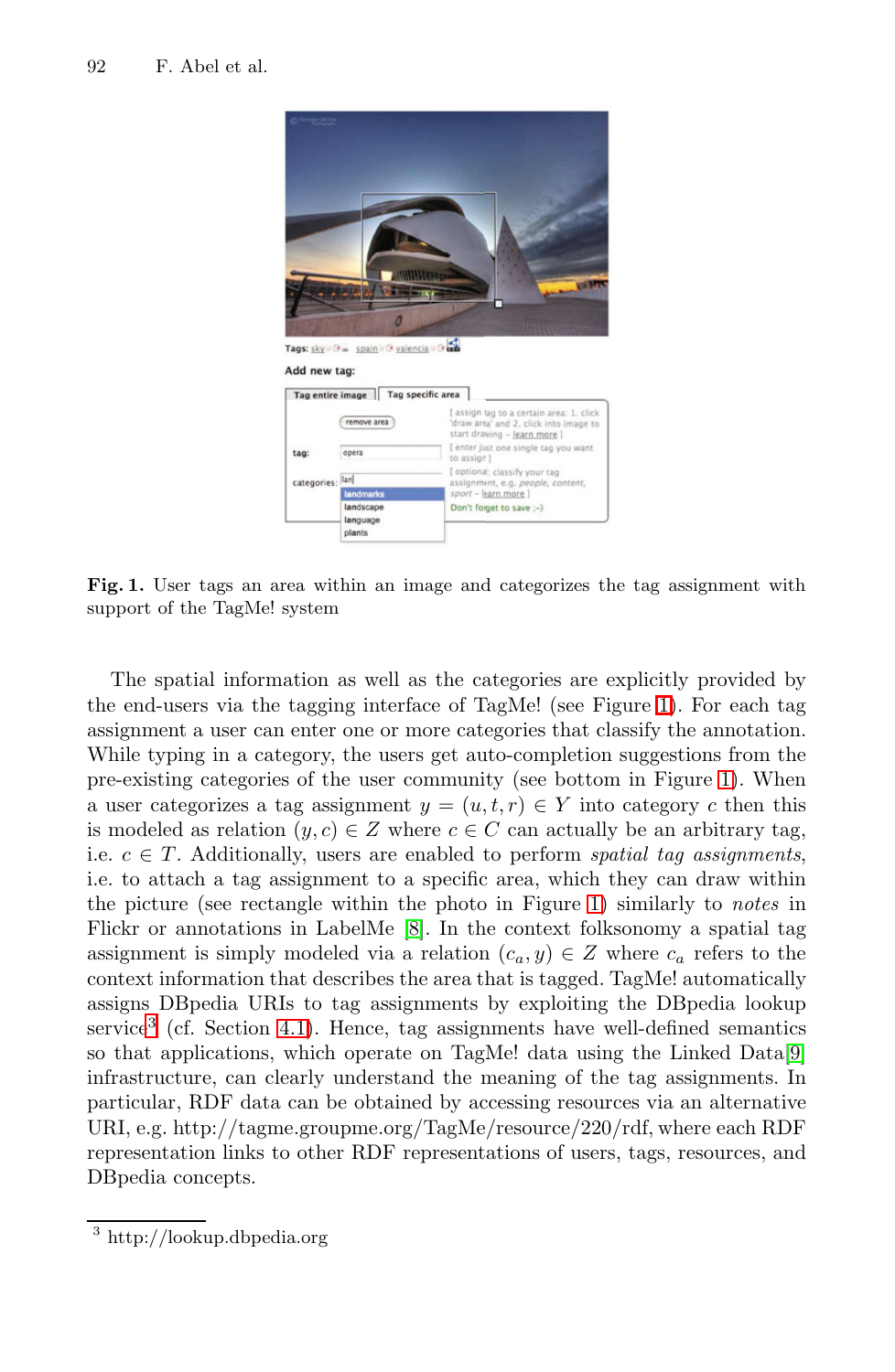# <span id="page-3-1"></span><span id="page-3-0"></span>**3 Ranking Algorithms**

In this section we present the ranking algorithms that we apply in our experiments (Section 4) to reveal the benefits of exploiting context information. We first ou[tlin](#page-15-2)e the FolkRank [10] algorithm, which we use as baseline strategy for ranking resources in our search experiments. Later we present different algorithms (based on FolkRank) that leverage context folksonomies to improve ranking quality.

#### **3.1 FolkRank**

The FolkRank algorithm [10] operates on [th](#page-1-0)e folksonomy model specified in Definition 1. FolkRank transforms the hypergraph that [is](#page-15-3) spanned by the tag assignments into a weighted tripartite graph  $\mathbb{G}_{\mathbb{F}} = (V_{\mathbb{F}}, E_{\mathbb{F}})$ , where an edge connects two entities (user, tag, or resource, i.e.  $V_{\mathbb{F}} = U \cup T \cup R$ ) if both entities occur together at a tag assignment within the folksonomy:  $E_{\mathbb{F}} = \{ \{u, t\}, \{t, r\}, \{u, r\} | (u, t, r), \{v, r\} |$  $t, r \in Y$  }. The weight of an edge corresponds to the amount of the entities' cooccurrences. For example, the weight of an edge connecting a tag t and a resource r is defined as  $w(t, r) = |\{u \in U : (u, t, r) \in Y\}|$  (cf. Definition 1) and thus corresponds to the number of users, who have annotated  $r$  with  $t$ . The constructed graph  $\mathbb{G}_{\mathbb{F}}$  serves as input for an adaption of the Personalized PageRank [11]:  $\mathbf{w} \leftarrow dA_{\mathbb{G}_{\mathbb{F}}} \mathbf{w} + (1-d)\mathbf{p}$ , where the adjacency matrix  $A_{\mathbb{G}_{\mathbb{F}}}$  models the folksonomy graph  $\mathbb{G}_F$ ,  $p$  allows to specify preferences (e.g. for a tag) and d enables to adjust the influence of the preference vector. FolkRank applies the adapted PageRank twice, first with  $d = 1$  and second with  $d < 1$  (in our evaluation we set  $d = 0.7$ ) as done in [10]). The final vector,  $\mathbf{w} = \mathbf{w}_{d \leq 1} - \mathbf{w}_{d=1}$ , contains the *FolkRank* of each folksonomy entity.

## <span id="page-3-2"></span>**3.2 Category-Based FolkRank**

The category-based FolkRank algorithm operates on a context folksonomy (see Definition 2) where the context is given by categories that are attached to tag assignments. The algorithm relates folksonomy entities via the category assignments and the main hypothesis is that entities sharing the same category are related to each other. Similarly to GFolkRank, the category-based FolkRank introduces an alternative approach for creating the weighted folksonomy graph  $\mathbb{G}_{\mathbb{F}}$ (cf. Section 3.1). Categories are treated as tags ( $c \in T_C$  where  $T_C \subseteq T$ ) so that the set of nodes is extended with  $T_C$ :  $V_{\mathbb{F}_{new}} = V_{\mathbb{F}} \cup T_C$ . For each category assignment  $(y, c) \in Z$ , new edges are created to connect the given category c with the resource and tag of the tag assignment y:  $E_{\mathbb{F}_{new}} = E_{\mathbb{F}} \cup \{\{c, r\}, \{c, t\}|c \in$  $T_C, t \in T, r \in R, ((u, t, r), c) \in Z$ . The weight of an edge  $(c, r)$  corresponds to the frequency the category  $c$  is assigned to a tag assignment that refers to  $r$ :  $w(c, r) = |\{(u, t, r) \in Y : (u, t, r) \in Y, ((u, t, r), c) \in Z\}|.$  Weights of  $(c, t)$ -edges are accordingly computed by counting the tag assignments that refer to t and are categorized using c.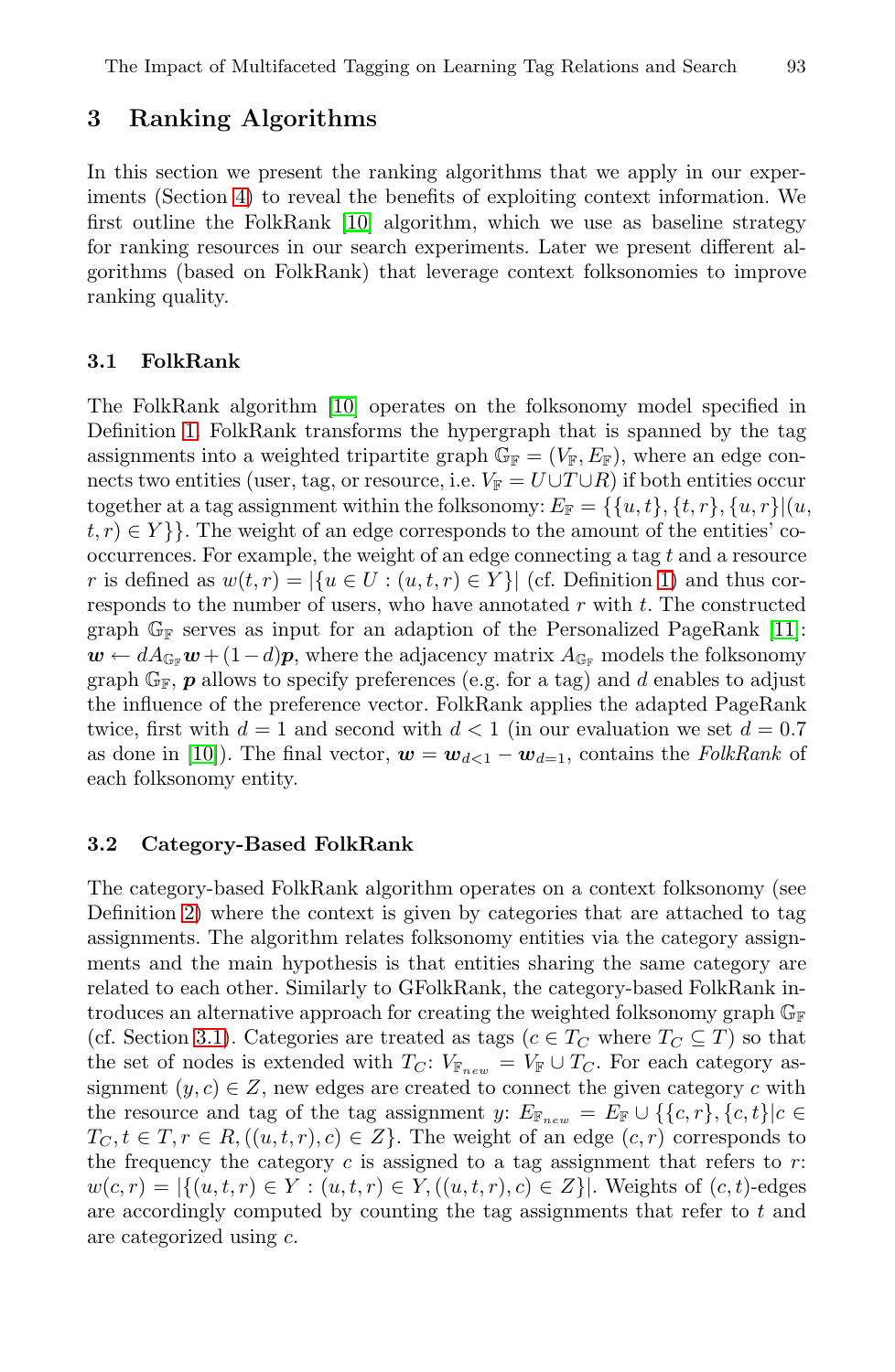### **3.3 Area-Based FolkRank**

While the categories are used to enrich the folksonomy graph with further edges and possibly also with further vertices, the area-based FolkRank merely modifies the weights of edges in  $\mathbb{G}_{\mathbb{F}}$  (cf. Section 3.1). In particular, it emphasizes the weight of an edge between a tag t and a resource r, i.e.  $(t, r)$ -edges, whenever t and r occur within a tag assignment  $(u, t, r) \in Y$  to which spatial context information is attached to. The amplification is based on the size of the corresponding area as well as on the distance of the midpoint of the area to the center of the resource (in our experiments we examine pictures).

- **size** Our hypothesis is that the larger the size of an area the more important is also the corresponding tag for the given resource, i.e. the larger the area that is attached to  $(u, t, r) \in Y$  is the more relevant t is for r. The size of an area is measured relatively to the size of the resource. For example, if an area is associated to a tag assignment  $(u, t, r)$  and the relative size of the area is  $s = 0.4$ , i.e. the area covers 40% of the resource, then we use  $s^{-1}$ to emphasize the weight  $w(t, r)$ . As different users might attach differently sized areas to  $(u, t, r)$ , we use the average size  $\bar{s}$  of those areas to finally compute the new weight of  $(t, r)$ -edges:  $w(t, r) = \bar{s}^{-1} \cdot w(t, r)$ .
- **distance** The second hypothesis is that tag assignments which are according to the spatial information relevant to the center of a resource are more important for the resource than tag assignments which are associated to the margin of a resource. The distance  $d$  is also measured relatively and the weight  $w(t,r)$  is emphasized with the average distance  $\bar{d}$  of the areas attached to  $(u, t, r) \in Y$ :  $w(t, r)$ <sub>d</sub> =  $\overline{d}^{-1} \cdot w(t, r)$ .

Finally, the weight of the edges  $(t, r)$  is simply the a[ve](#page-1-1)rage of  $w(t, r)$ <sub>s</sub> and  $w(t, r)$ <sub>d</sub>:  $w(t, r)_{area} = 0.5 \cdot w(t, r)_{s} + 0.5 \cdot w(t, r)_{d}.$ 

# **3.4 URI-Based FolkRank**

The URI-based FolkRank operates on meaningful URIs instead of tags. Hence, the construction of the folksonomy graph  $\mathbb{G}_{\mathbb{F}} = (V_{\mathbb{F}}, E_{\mathbb{F}})$  is modified as follows. The set of vertices is  $V_{\mathbb{F}} = U \cup URI \cup R$ , where  $URI \subseteq C$  (cf. Definition 2) denotes the set of URIs that describe the meaning of the tag assignments. The set of edges is  $E_{\mathbb{F}} = \{u, uri\}, \{uri, r\}, \{u, r\} | u \in U, uri \in URL, r \in R, ((u, t, r), uri) \in \mathbb{Z}\}\$ whereas there should only exists exactly one URI assignment  $(y, uri) \in Z$  for each tag assignment y. The weights of the edges are computed in the same way as done by the traditional FolkRank algorithm.

The URI-based FolkRank algorithm is therewith resistant against ambiguous tags as well as synonymic tags. For example, given two tag assignments  $y_1 =$  $(u_1, t_1, r_1)$  and  $y_2 = (u_2, t_2, r_2)$  as well as two context assignments  $(y_1, uri_1)$ and  $(y_2, uri_1)$ , the URI-based FolkRank algorithm would replace the synonymic tags  $t_1$  and  $t_2$  by the unique URI  $uri_1$  that clearly defines the meaning of the tags. It therewith, e.g., relates  $r_1$  and  $r_2$  as it constructs the edges  $(uri_1, r_1)$  and  $(uri_1, r_2)$ . As the TagMe! system utilizes DB pedia URIs to define the meaning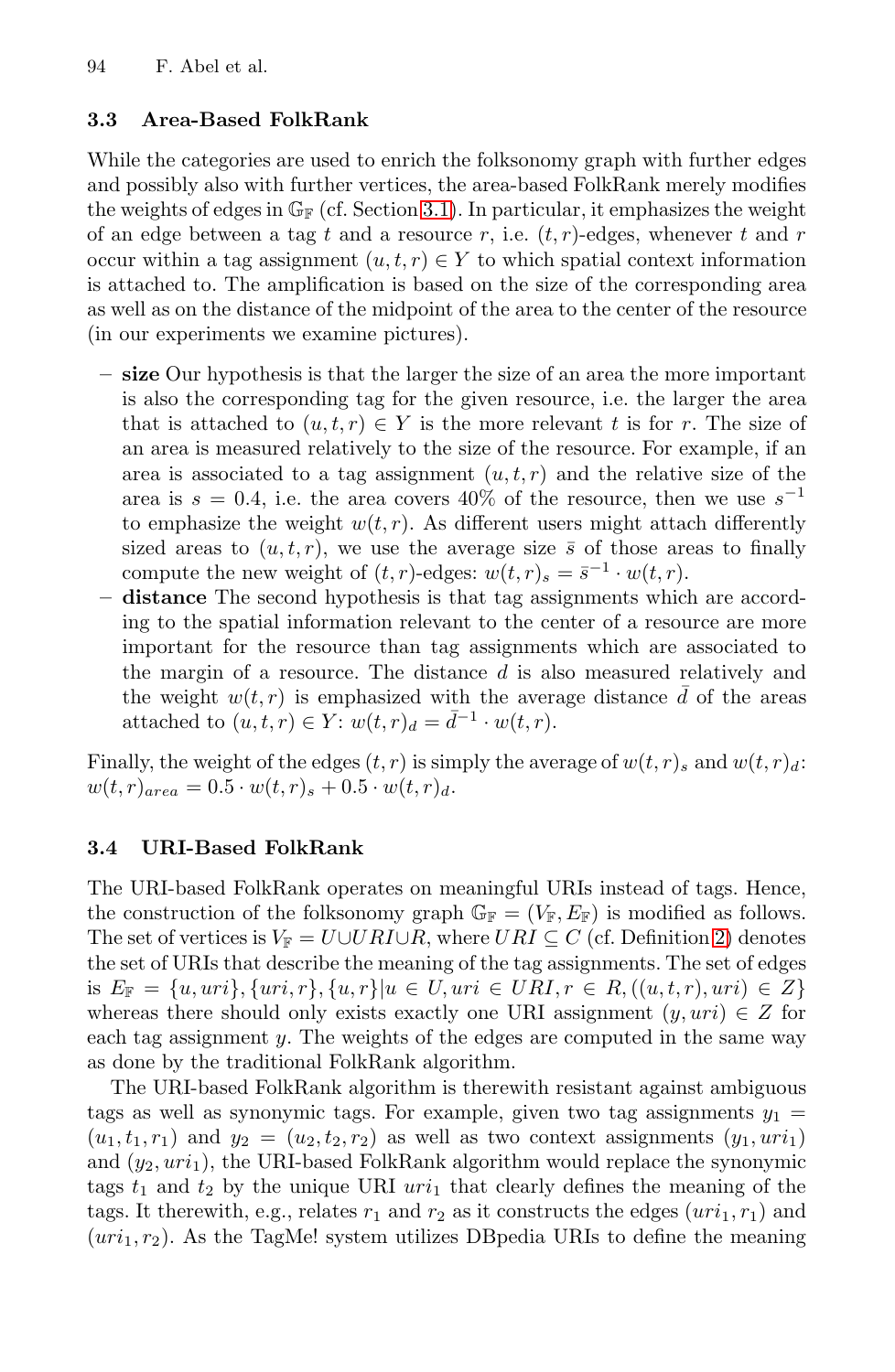of tags, we denote the URI-based FolkRank as *DBpedia FolkRank* in our search experiments in Section 4.

# **4 Evaluation**

In this Section we analyze the benefits of multi-faceted tagging resulting in context folksonomies (see Definition 2), i.e. contextual information that is embedded in the folksonomy model. In particular, we analyze the three context types introduced by the TagMe! system.

- 1. *Categories* for organizing tag assignments.
- 2. *Spatial information* (areas) describing to which part of a resource a tag assignment belongs to
- 3. *DBpedia URIs* that describe the semantic meaning of a tag assignment.

From the TagMe! data it seems that users appreciate those tagging facets, e.g. 899 of the 1264 tag assignments, which were performed within the three weeks after the launch of the system, were categorized and 657 times the users assigned a tag to a specific area within a picture. In the evaluation period the system was used by 30 students with background in computer science where half of the participants also had a Flickr account and thus were able to tag own pictures while the other half did not had a Flickr account.

In our evaluation we examine the impact of the additional context generated by the multi-faceted tagging on search and mining tag relations. In particulr, the key questions we would like to answer are the following.

- [1.](#page-8-0) [D](#page-8-0)oes the exploitation of the additional context improve the search and ranking performance?
- 2. Do the different context types offer potential to learn advanced types of relations among tags?

To better understand the context types available in TagMe!, we first present the results of analyses in which we investigated potential benefits of the categories and areas and examined strategies for mapping tags to DBpedia URIs (see Section 4.1. In Section 4.2 we afterwards summarize the results of our experiments that reveal the positive impact of the TagMe! context folksonomy on search. Finally, we examine the possibilities of learning semantic relations between tags in the TagMe! folksonomy.

#### **4.1 Preliminary Analysis**

In our preliminary analysis we try to gain first insights into the characteristics of the three TagMe! context types. We target the following questions.

- 1. How are *categories* used in comparison to tags?
- 2. What are the benefits of assigning tags to specific *areas* within an image (spatial information)?
- 3. How accurate can tags (and categories) be mapped to *DBpedia URIs* describing the meaning of the annotations?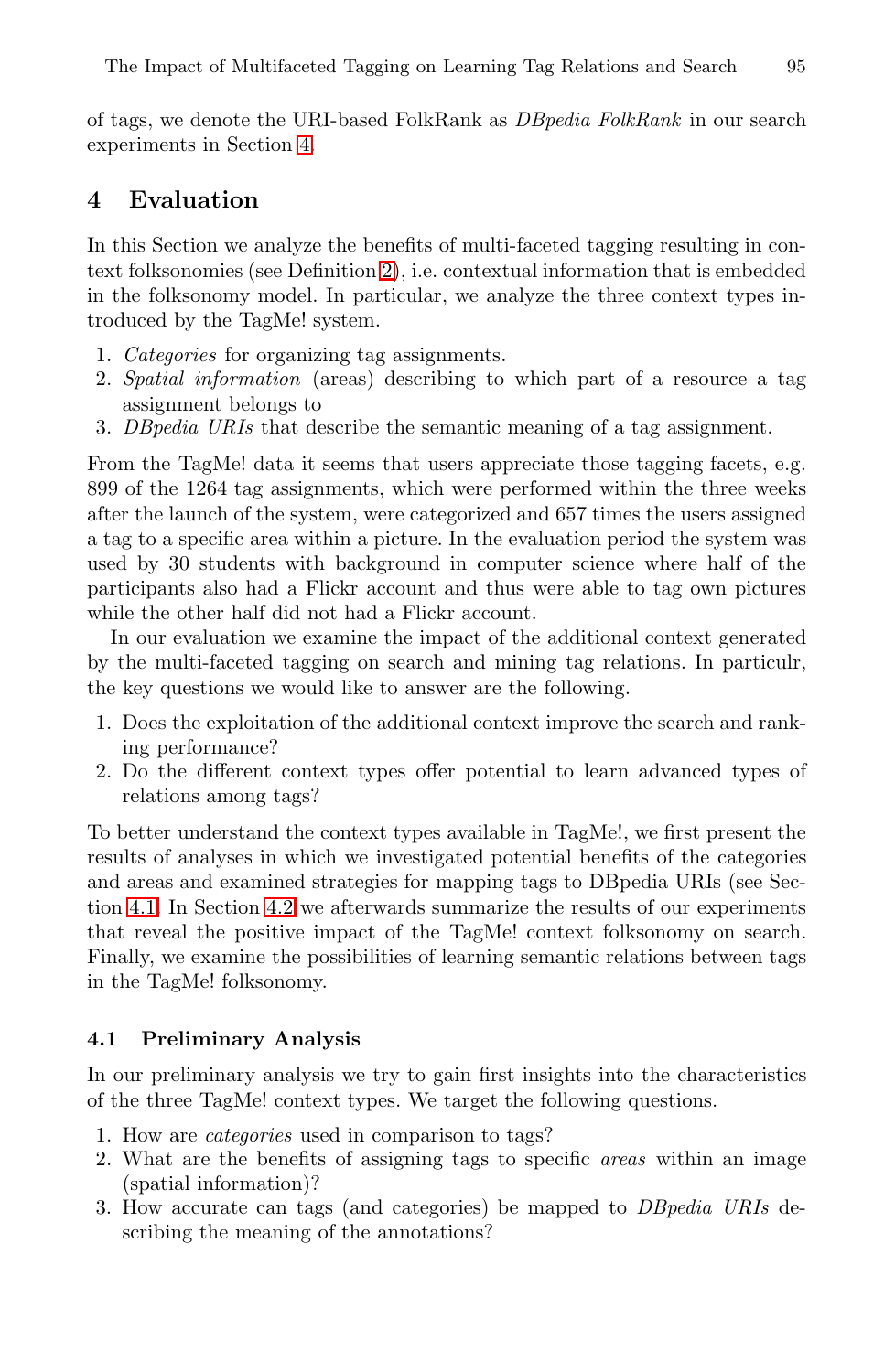<span id="page-6-1"></span><span id="page-6-0"></span>**Analysis of Category Usage and Benefits.** Figure 2(a) shows the evolution of the number of distinct tags and categories: Although categories can be entered freely like tags, they grow much less than tags. Further, only 31 of the 87 distinct categories (e.g., "car" or "sea") have also been used as tags, which means that users seem to use different kinds of concepts for categories and tags respectively.



**Fig. 2.** Annotation behavior in TagMe!

The TagMe! system supports users in assigning categories by means of autocompletion (see Figure 1). During our evaluation we divided the users into two groups: 50% of the users (*group A*) got only those categories as suggestion, which they themselves used before, while the other 50% of the users (*group B*) got categories as suggestions, which were created by themselves or by another user within their group. This small difference in the functionality had a big impact on the alignment of the categories. The number of distinct categories in group A was growing 61.94% stronger than in group B. Hence, the vocabulary of the categories can be aligned much better if categories, which have been applied by other users, are provided as suggestions as well.

**Analysis of Spatial Tagging Information.** Categories can be differentiated according to their usage. For example, some categories have never or very seldomly been used when a specific area of an image was tagged (e.g., "time", "location", or "art") while others have been applied almost only for tagging a specific area (e.g., "people", "animals", or "things").

The areas, can moreover be used to learn relations among categories and tags. Figure 2(b) shows (i) the areas that have been annotated whenever the categories "people" and "friends" have been used (the darker an area the more tags have been assigned to that area). As the areas that have been tagged in both categories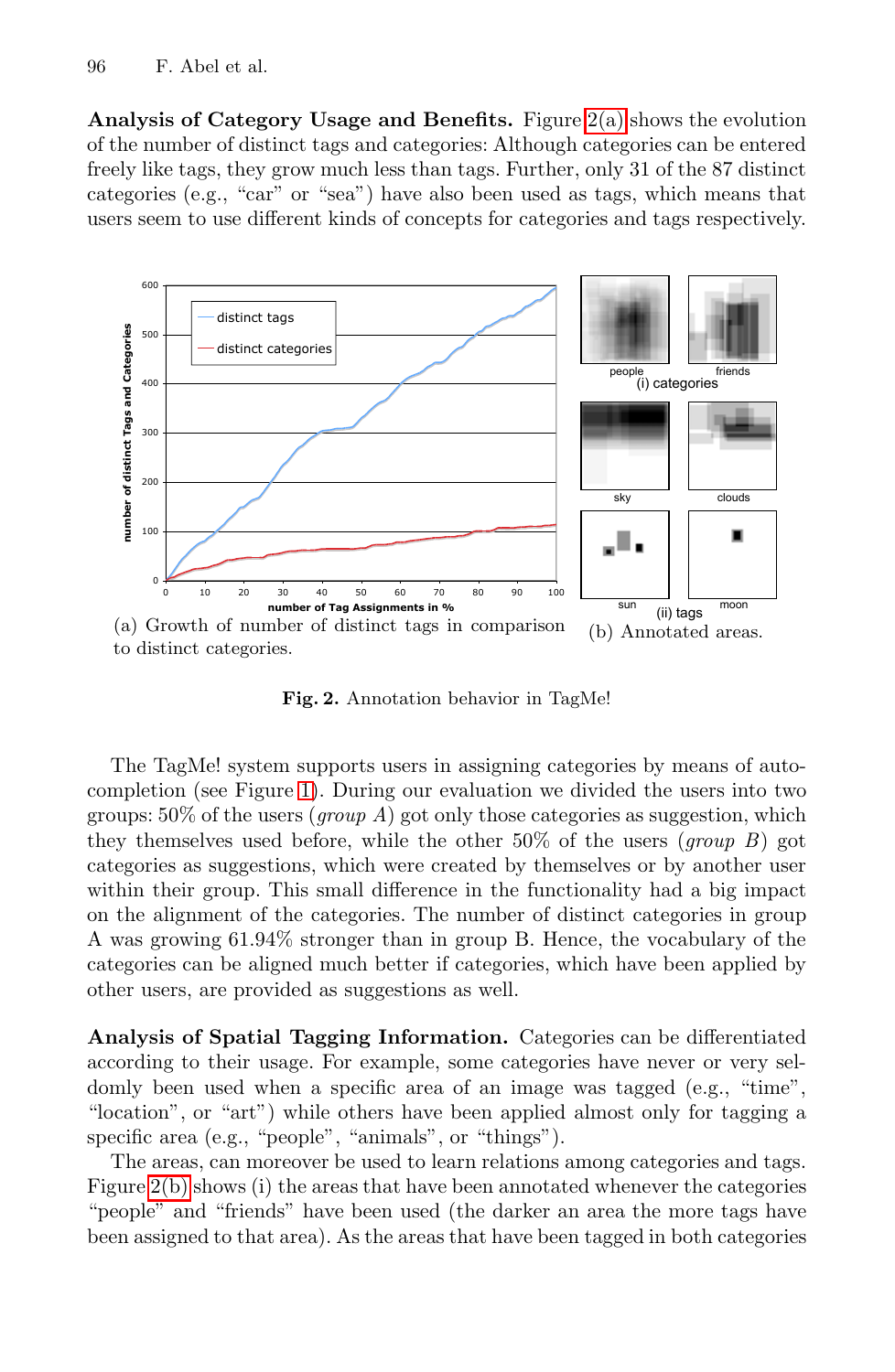<span id="page-7-0"></span>strongly correlate and as category "people" was used more often than category "friends" one can deduce that "friends" is possibly a *sub-category* of "people" even if both categories would never co-occur at the same resource. Relations between tags can also deduced by analyzing the tagged areas. Figure 2(b) shows (ii) the areas that were tagged with "sky", "clouds", "sun", and "moon"<sup>4</sup> and via [th](#page-14-3)e size and position of the area it is possible to learn that an entity *is part of* or *contained in* another entity (e.g., "sun, moon, and clouds are contained in sky"). The learned relations among tags and categories can moreover be used to learn and refine relations between URIs (ontol[ogy](#page-15-4) concepts) as TagMe! maps tags and categories to DBpedia URIs.

**Mapping to DBpedia URIs.** For realizing the feature of mapping tags and categories to DBpedia [4] URIs we compared the following two strategies.

- **DBpedia Lookup** The naive lookup strategy invokes the DBpedia lookup service with the tag/category that should be mapped to a URI as search query. DBpedia ranks the returned URIs similarly to PageRank [12] and our naive mapping strategy simply assigns the top-ranked URI to the tag/category in order to define its meaning.
- **DBpedia Lookup + Feedback** The advanced mapping strategy is able to consider feedback while selecting an appropriate DBpedia URI. Whenever a tag/category is assigned, for which already a correctly validated DBpedia URI exists in the TagMe! database then that URI is selected. Otherwise the strategy falls back the naive DBpedia Lookup.

The mappings of the naive approach result in a precision of 79.92% for mapping tags to DBpedia URIs and 84.94% for mapping categories considering only those tag assignments where a DBpedia URI that describes the meaning properly exists. The considera[tion o](#page-6-0)f feedback, which is currently managed by the administrators of TagMe!, i[mpro](#page-15-5)ves the precisions of the naive DBpedia Lookup clearly to 86.85% and 93.77% respectively, which corresponds to an improvement of 8.7% and 10.4%. As the mapping accuracy for categories is higher than the one for tags, it seems that the identification of meaningful URIs for categories is easier than for tags. Moreover, the precision of the category mappings, which are determined by the strategy that incorporates feedback, will further improve, because—fostered by TagMe!'s category suggestion feature—the number of distinct categories seems to converge (cf. Figure  $2(a)$ ). A more detailed evaluation of th DBpedia URI mapping is described in [13] and the implementation of advanced mapping strategies is part of our future work.

Overall, the DBpedia mapping reduces the number of distinct tags and categories within TagMe! by 14.1% and 20.9% respectively, which promises a positive impact on the recall when executing tag-based search. For example, while some users assigned the tag "car" to pictures showing cars other users chose "auto" to annotate other pictures that show cars. As both kinds of tag assignments

The visualizations are based on  $25$  ("sky"),  $10$  ("clouds"),  $6$  ("sun"), and  $2$  ("moon") tag assignments respectively.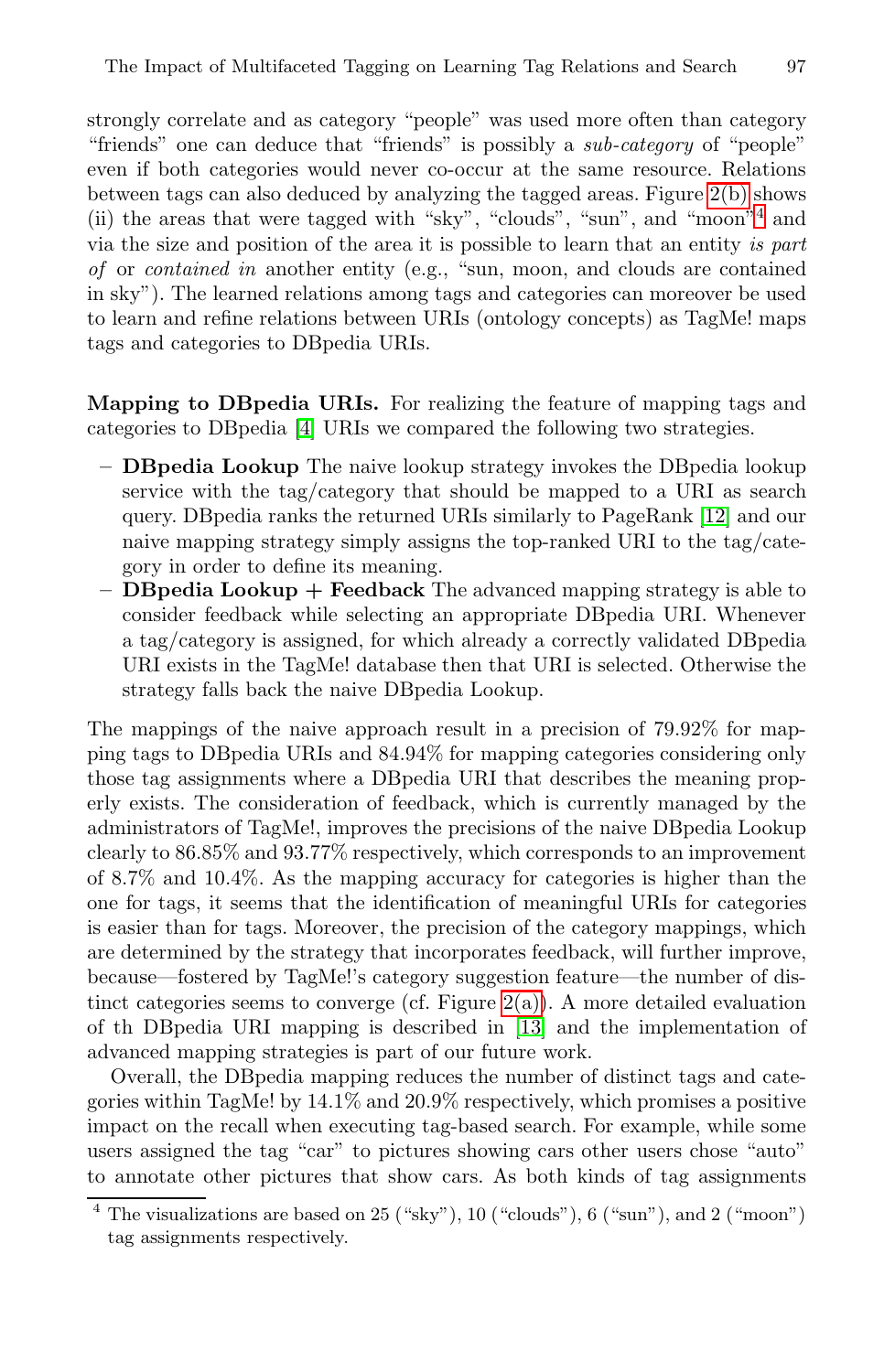are mapped to "http://dbpedia.org/resource/Automobile", TagMe! can simply search via the DBpedia URI whenever users search via "car" or "auto" to increase recall of the tag-based search operations. With the *URI-based FolkRank* we present an advanced ranking algorithm that exploits the DBpedia URIs to improve the ranking performance (see evaluations in Section 4.2).

**Synopsis.** In summary, the context types available in the TagMe! folksonomy have a positive impact on identifying correlations between the folksonomy entities (e.g., identifying similar tags). Further, categories and areas enable the extraction of additional semantic relations between tags. As tags are mapped to DBpedia URIs that describe the meaning of a tag assignment, it is possible to deduce rich semantics from the context folksonomy available in TagMe!. The results of our preliminary analysis can be summarized as follows.

- **–** The usage of categories differs from the usage of tags: Even for those users, who did not benefit from the category suggestions, the number of distinct categories is growing slower than the number of distinct tags.
- **–** The spatial tag assignments can be used to learn typed relations among tags and categories such as *sub-category*, *sub-tag*, *part-of*, or *contained-in* relations. As tags and category assignments are mapped to meaningful URIs (ontological concepts), it is possible to propagate the learned relations to ontologies.
- **–** A naive DBpedia lookup allows us to map tags and categories to ontological concepts (DBpedia URIs) with a high pr[eci](#page-3-0)sion of 79.92% (tags) and 84.94% (categories). The consideration of feedback improves the accuracy of the mapping of tags and categories to 86.85% and 93.77% respectively.

<span id="page-8-0"></span>This preliminary analysis already delivers insights into the potential of the context information available in the TagMe! folksonomy. In the next section we will evaluate whet[her](#page-3-1) categories, the size and position of areas, and the DBpedia URI assignments can be applied to improve the quality of search and ranking. Hence, we evaluate the ranking algorithms proposed in Section 3.

# **4.2 Search Evaluation**

In our search evaluation we examine the impact of the advanced semantics provided by the TagMe! context folksonomy on search. In particular, we apply the FolkRank algorithm (see Section 3.1) as well as the Category-, Area-, and URIbased FolkRank adaptions to search and rank Flickr images and investigate how the different context types can help to improve the search performance. We evaluate the algorithms with respect to the following task.

**Resource Ranking Task.** *Given a keyword query (tag), the task of the ranking strategy is to compute a ranking of resources so that resources that are most relevant to the keyword query appear at the top of the ranking.*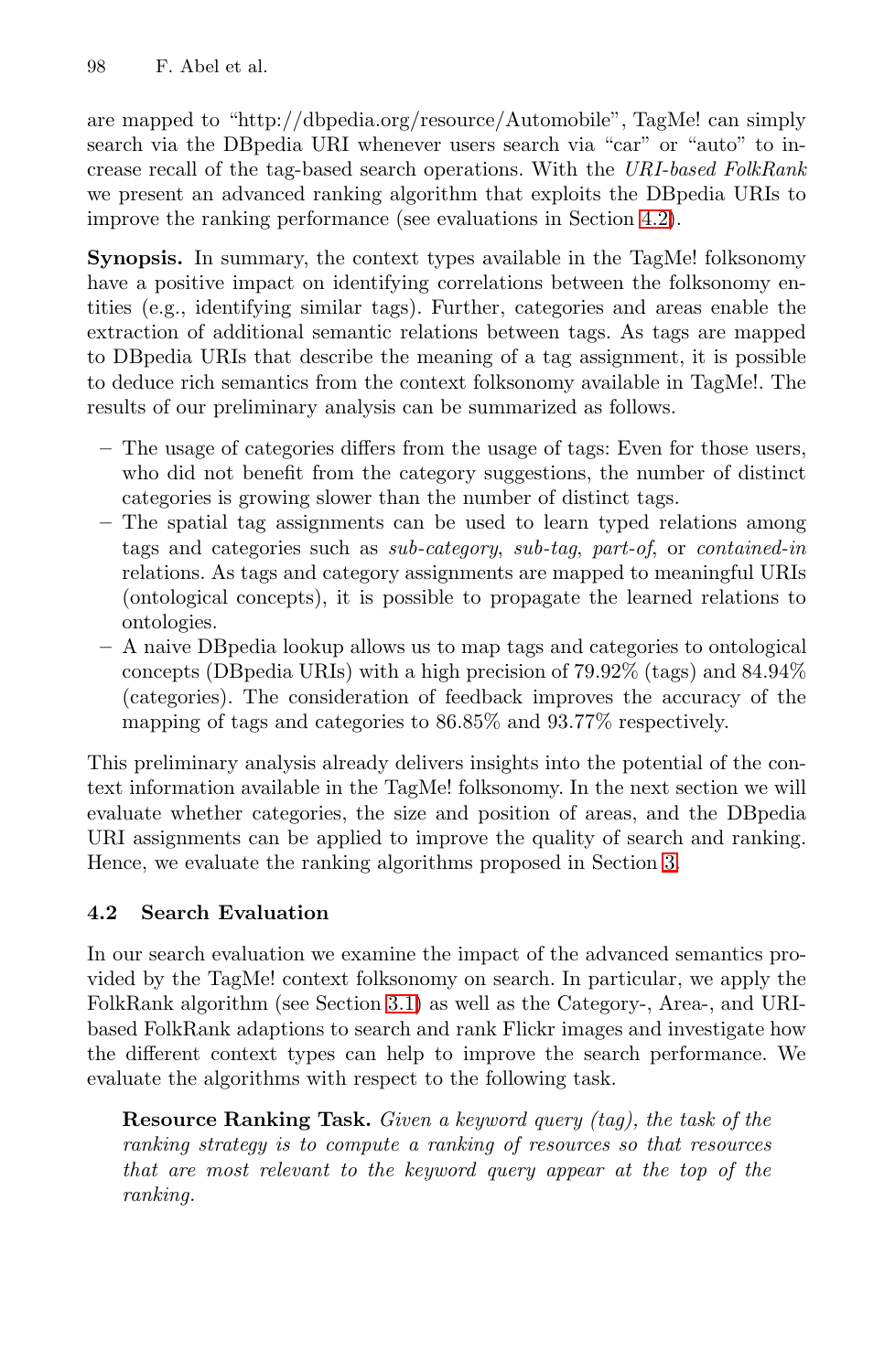<span id="page-9-0"></span>Our primary goal is to determine whether the additional context information has a positive impact on the [rank](#page-6-1)ing task. We further examine the characteristic strengths and weaknesses of the different context types by comparing the ranking performance of the corresponding FolkRank-based strategies.

**Data Set and Test Set.** We conducted our experiments on the TagMe! data set that evolved during the first month after the launch of the system. In this period the users created 1264 tag assignments where 899 tag assignments where also enriched with a category and 657 tag assignments were attached to a specific area of a Flickr resource. As outlined in Section 4.1, the number of distinct tags was growing faster than the number of distinct categories. Finally, the TagMe! data set contained distinct 610 tags and 118 distinct categories. The distribution of the usage frequency of tags shows a typical distribution: While some tags are used very often, the majority of tags is used just once.

The DBpedia URI assignments that were automatically attached by TagMe! were validated by hand so that the data set on which we performed the experiments did not contain wrong URI assignments. The cleaned data set finally contained 360 distinct DBpedia URIs referenced by tags and 92 DBpedia URIs referenced by categories. For 17% of the tag assignments there did not exist a correct DBpedia URI mappings.

Regarding relevance assessment, we selected 24 representative tags (according to the usage frequency) as keyword queries and asked TagMe! users to rate the relevance of a picture to a given query on a five-point scale: *yes*, *rather yes*, *rather no*, *no*, and *don't know*. Thereby, we obtained for each of the query all relevant re[sou](#page-3-0)rces in the TagMe! data set. On average, for each query there were nearly 30 resources in the data set that were rated as relevant (*yes*). However, four of the queries had below 10 relevant (*yes*) resources. For all the 24 tag-based queries there was a proper DBpedia URI available in the data set.

**Method and Metrics.** The *ranking task* defined at the beginning of the section requires the ranking strategies to rank those resources at the top of the ranking that are most relevant to the given query. We analyzed the ranking algorithms presented in Section 3 that are applicable to the TagMe! context folksonomy: FolkRank, Category-based FolkRank (CategoryFolkRank), Area-based FolkRank (AreaFolkRank), and URI-based FolkRank (DBpediaFolkRank). Each ranking strategy then had to compute a resource ranking for each of the 24 representative keyword queries. We measured the quality of the rankings using the precision at rank k (*P@K*), which represents the average proportion of *relevant* items within the top k. For our experiment we considered an item as *relevant* iff the average user judgement is at least "yes".

In addition to the FolkRank-based approaches we also consider a ranking algorithm (denoted as " $F + C + A + D$ ") that combines all four ranking strategies: Given the list of weighted resources as computed by the different algorithms it utilizes the average ranking weight to rank the resources.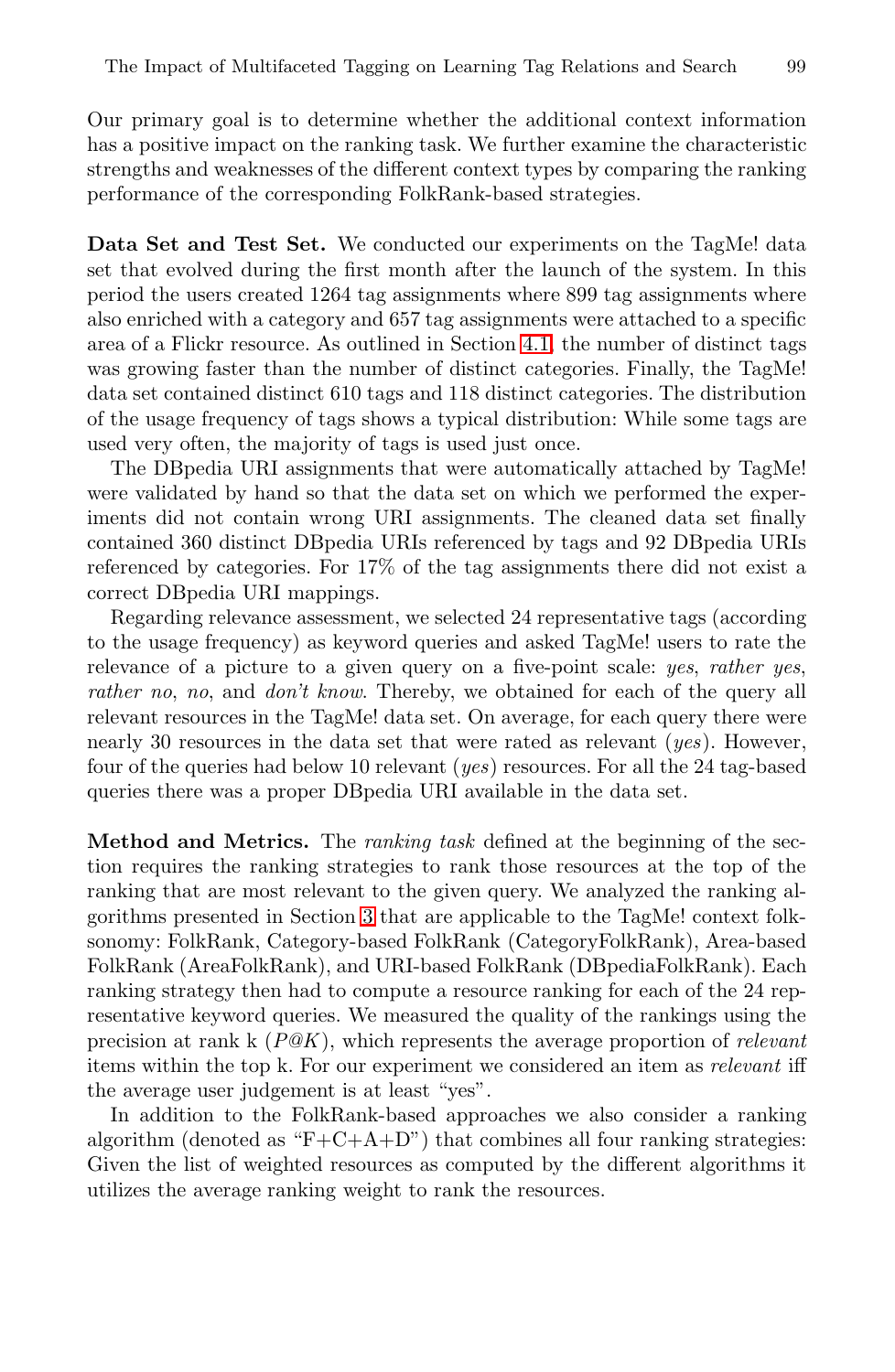We tested the statistical significance of our results with a two-tailed t-Test and a significance lev[el of](#page-9-0)  $\alpha = 0.05$ . The null hypothesis H0 is that some strategy  $s_1$  is as good as another strategy  $s_2$ , while H1 states that  $s_1$  is better than  $s_2$ .

**Results.** Figure 3 shows the precisions (P@10 and P@20) of the different ranking strategies. Those algorithms [that](#page-3-2) make use of contextual information embedded in the folksonomy perform better than the traditional FolkRank algorithm that considers only the tag assignments without any additional context. Between DBpediaFolkRank and FolkRank there seems to be no remarkable performance difference. However, as noted in Section 4.2, the DBpediaFolkRank is operating on 215 fewer tag assignments than the other algorithms. It is thus remarkable that DBpediaFolkRank still performs slightly better than FolkRank. The CategoryFolkRank performs good results especially for the precision within the top 20 (P@20). Hence, the hypothesis raised in Section 3.2 seems to hold: Category assignments can be used to relate resources. By exploiting the category context, the algorithm detects relevant resources that are not directly related via tag assignments to the given query. The AreaFolkRank algorithm, which exploits the size and position of spatial information attached to the tag assignments, is—with respect to P@10—the best algorithm among the core ranking strategies (P@10  $= 52.9\%$ ). However, there is no significant difference between the FolkRank and the Area-, Category-, and DBpedia-based FolkRank.



**Fig. 3.** Precisions of FolkRank-based search algorithms

The strategy " $F + C + A + D$ ", which combines all four core ranking strategies (i.e., FolkRank, CategoryFolkRank, AreaFolkRank, and DBpediaFolkRank), is the most successful strategy. It performs significantly better than the FolkRank algorithm regarding the P@10 and P@20 metrics. The combined strategy improves the precision of FolkRank by 20.0% and 21.4% with respect to the precision within the top 10 and top 20 respectively.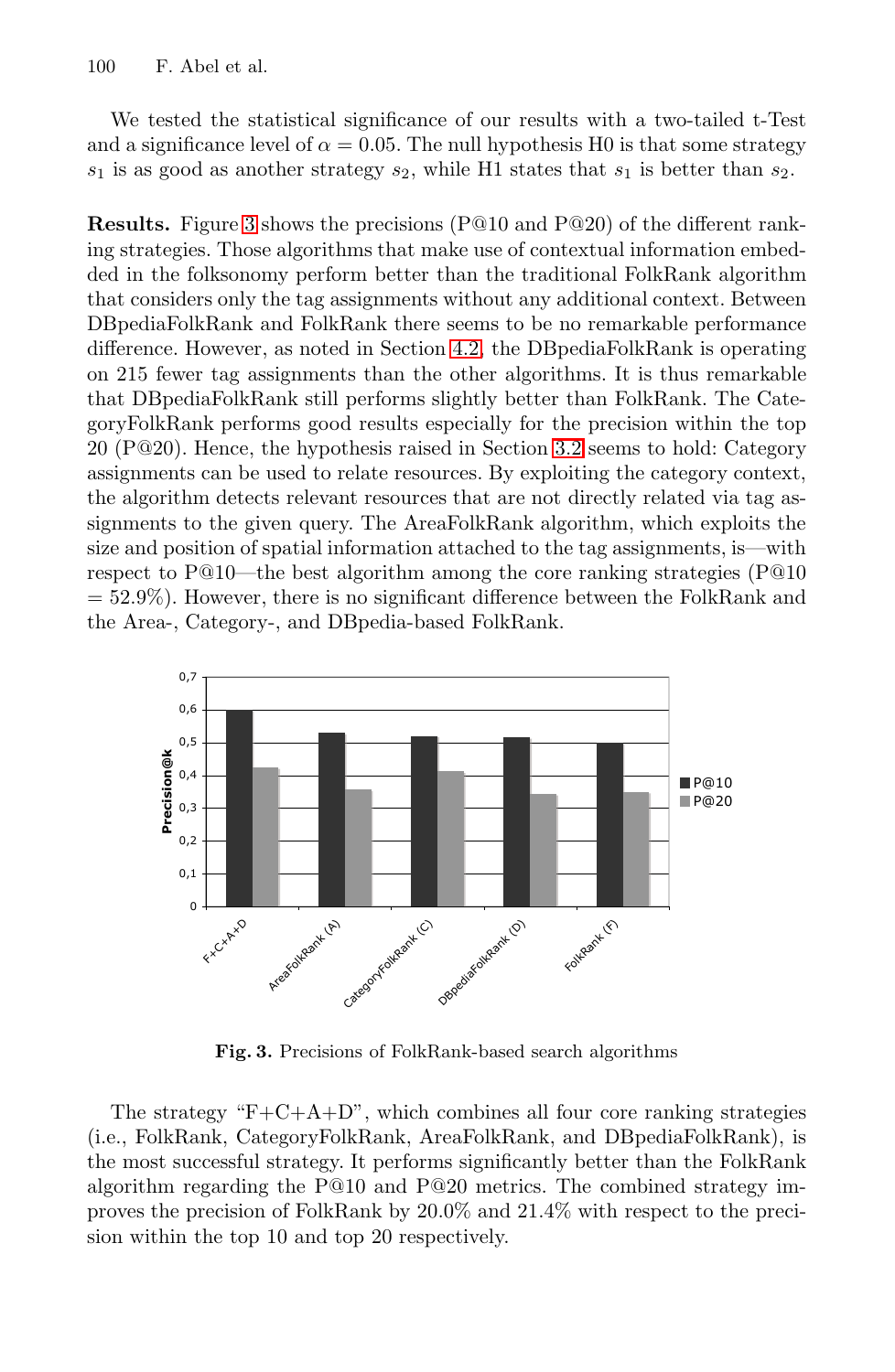

**Fig. 4.** Precision-recall diagram of FolkRank-based search algorithms

Figure 4 depicts the precision-recall diagram of the different FolkRank-based ranking algorithms. It underlines that the context-based approach, which combines FolkRank with the strategies that exploit the category, area, and DBpedia context, is the best performing ranking strategy as it results in the best precision-recall ratio. In the low recall interval, i.e. within the very top of the resource rankings, FolkRank can compete with the other algorithms. For example, the probability that a relevant resource appears at the first rank is 75.0% for FolkRank and 79.2% for the combined strategy. However, with higher recall values, the precision of FolkRank drops significantly stronger than the one of the Category-based FolkRank or the combined strategy  $F+C+A+D$ : At a recall level of 0.5 the precision of  $F+C+A+D$  and CategoryFolkRank is 0.29 and therewith significantly higher (approx. 45%) as the precision of FolkRank.

<span id="page-11-0"></span>In summary, the exploitation of context embedded in the folksonomy is beneficial for ranking resources. While the size and position of the area helps to improve the precision particularly at the top of the resource rankings, the DBpedia and category context successfully contribute to improve the recall. And by combining the different context types we are able to improve the ranking performance of FolkRank significantly.

### **4.3 Learning Tag Relations**

In addition to the exposed benefits in terms of search we hypothesize that the additional context is also helpful for learning fine-grained relations among tags. Different studies showed already that it is possible to learn hierarchical relations among tags by exploiting traditional folksonomy structures. For example, Halpin et al. extract sub-class relations by exploiting correlations between tags induced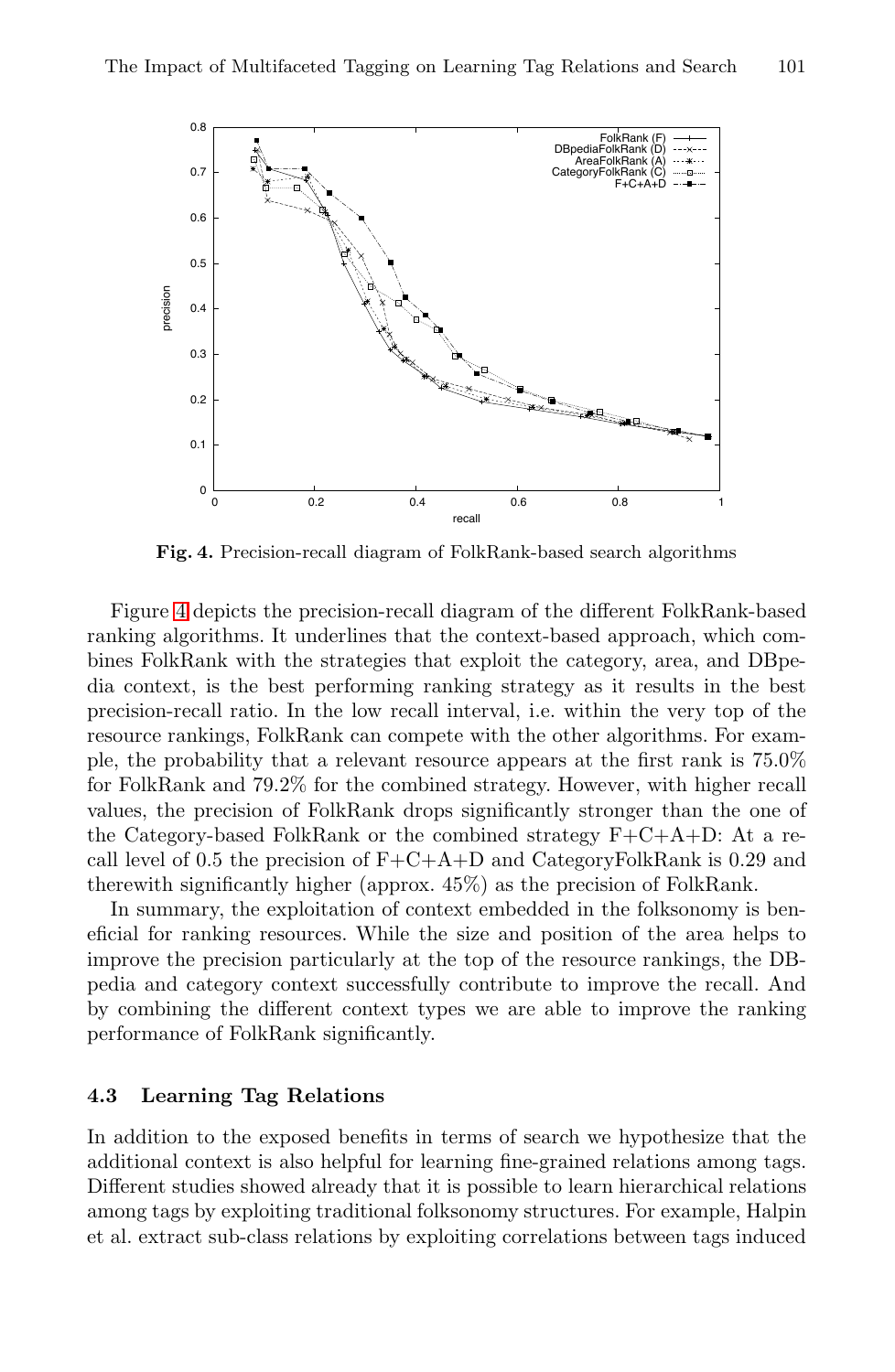by co-occurrence of tags [14] and Mika mines narrower and broader concepts by detecting communities and sub-communities within the tripartite graph spanned by traditional folksonomies [15] (cf. weighted tripartite graph in Section 3.1). Others apply association rule mining to detect super-sub-concept relations [16]. Given tags from Flickr, Schmitz detects tag pairs where one tag subsumes the other [17].

In this section we analyze the impact of the additional context types on learning tag relations. Therefore, we again apply the ranking strategies introduced in Section 3. However, instead of ranking resources we an[alyze](#page-9-0) their performance regarding ranking tags:

**Tag Ranking Task.** *Given a tag* t*, the task of the ranking strategy is to compute a ranking of tags so that ta[gs](#page-3-0) that are most related to* t *appear at the top of the ranking.*

We run our experiments on the TagMe! data se as described in Section 4.2. For each of the 610 tags the ranking algorithms had to perform the ranking task defined above. For each ranking algorithm, we then accumulated the 610 rankings of tags to obtain a global ranking of tag pairs  $(t_a, t_b)$ , where the ranking score was computed as the sum of the FolkRank of  $t<sub>b</sub>$ , when searching with  $t<sub>a</sub>$ , plus the FolkRank of  $t_a$ , when searching for  $t_b$  (cf. Section 3). We measure the success of the ranking strategies by means of the precision within the top k ranked tag pairs, i.e. the percentage of tag pairs within the top k that are from our perspective and without considering the tag usage but just the words themselves—truly related to each other.



**Fig. 5.** Precision of tag pairs successfully classified as *related* as well as the distribution of relation types for the different strategies within the top 20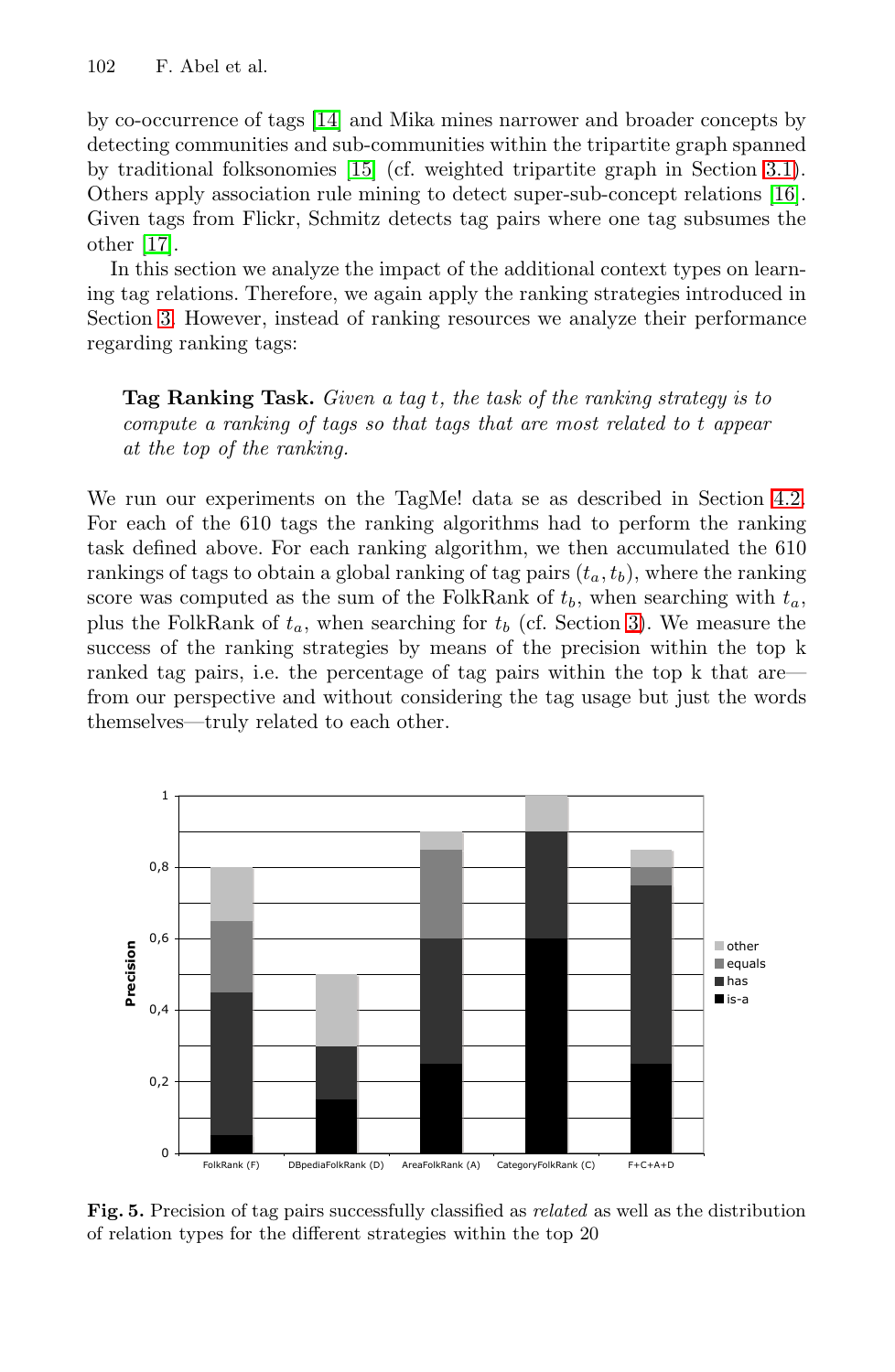The Impact of Multifaceted Tagging on Learning Tag Relations and Search 103

**Results.** Figure 5 shows the average performance of the different ranking strategies for identifying tag relations. When applying the ranking strategies as described above, the CategoryFolkRank is the most successful strategy as all tag pairs within the top 20 of the ranking are truly related to each other. FolkRank and the URI-based FolkRank (DBpediaFolkRank) perform worse as 20% and respectively 50% of the returned tags are really related. The bad performance of the URI-based FolkRank might be explained by the URI mapping: the actual FolkRank is computed on basis of the URIs to which the tags were mapped and the ranking of tag pairs is constructed by mapping the URIs back to tags. The latter step causes that errors are propagated, for example, the non-related tag pairs *(pink rose, bird)*, *(red rose, bird)*, *(white rose, bird)*, and *(rose, bird)*, which are each mapped to *(dbpedia:Rose, dbpedia:Bird)*, are each wrongly ranked at the same high level whereas FolkRank just ranks *(rose, bird)* at a high rank. AreaFolkRank as well as the combined approach  $(F+C+A+D)$  perform very well with a precision of 90% and 85% respectively. The combined strategy is negatively influenced by DBpediaFolkRank: omitting DBpediaFolkRank (*F+C+A*) leads to a precision of 95%.

Further, we examined the kind of tag pairs that were identified by the algorithms. Therefore, we considered the following types of relations.

- **–** *is-a***:** This relation refers to a sub/super-class or instance-of relation. For example: church is a building, horse is an animal, etc.
- **–** *has***:** Denotes that an entity consists of (is part of) or contains (is contained in) another entity. For example: car has wheel, sky contains cloud, etc.
- **–** *equal***:** Relation stating that two tags refer to the same thing (cf., same-As relation in OWL). For example: spinne equals spider, marienkäfer equals ladybug (German/English).
- **–** *other***:** Other types of relations such as instances that belong to the same class or instances that care part of the same concept. For example: batman and superman, rooftop and facade, etc.

Figure 5 summarizes the types of relations that exist among the tag pairs returned within the top 20 ranking of the different ranking strategies. For example, regarding CategoryFolkRank 60% of the tag pairs can be typed as *is-a* relation, 30% as *has* relations and 10% denote other types of relations while tags that refer to *equal* concepts do not appear at the top of the ranking. The high frequency of *is-a* relations can possibly explained by the usage style of categories (cf. Section 4.1), i.e. categories are more broader and were often used to classify tags. The AreaFolkRank identifies all types of relations and is the strategy that identifies the most tag pairs that refer to *equal* concepts (25% of the tag pairs are typed as *equals*): different tags assigned to the same area of an image are thus likely to refer to the same concept.

In summary, the strategies that exploit the area and category context of tag assignments perform better (12.5% and 25% respectively) than the strategy that just considers the traditional tag assignments to identify related tags. Further, the exploitation of categories most often induces super/sub-class relations between tags while the area context has potential to infer *sameAs* relations.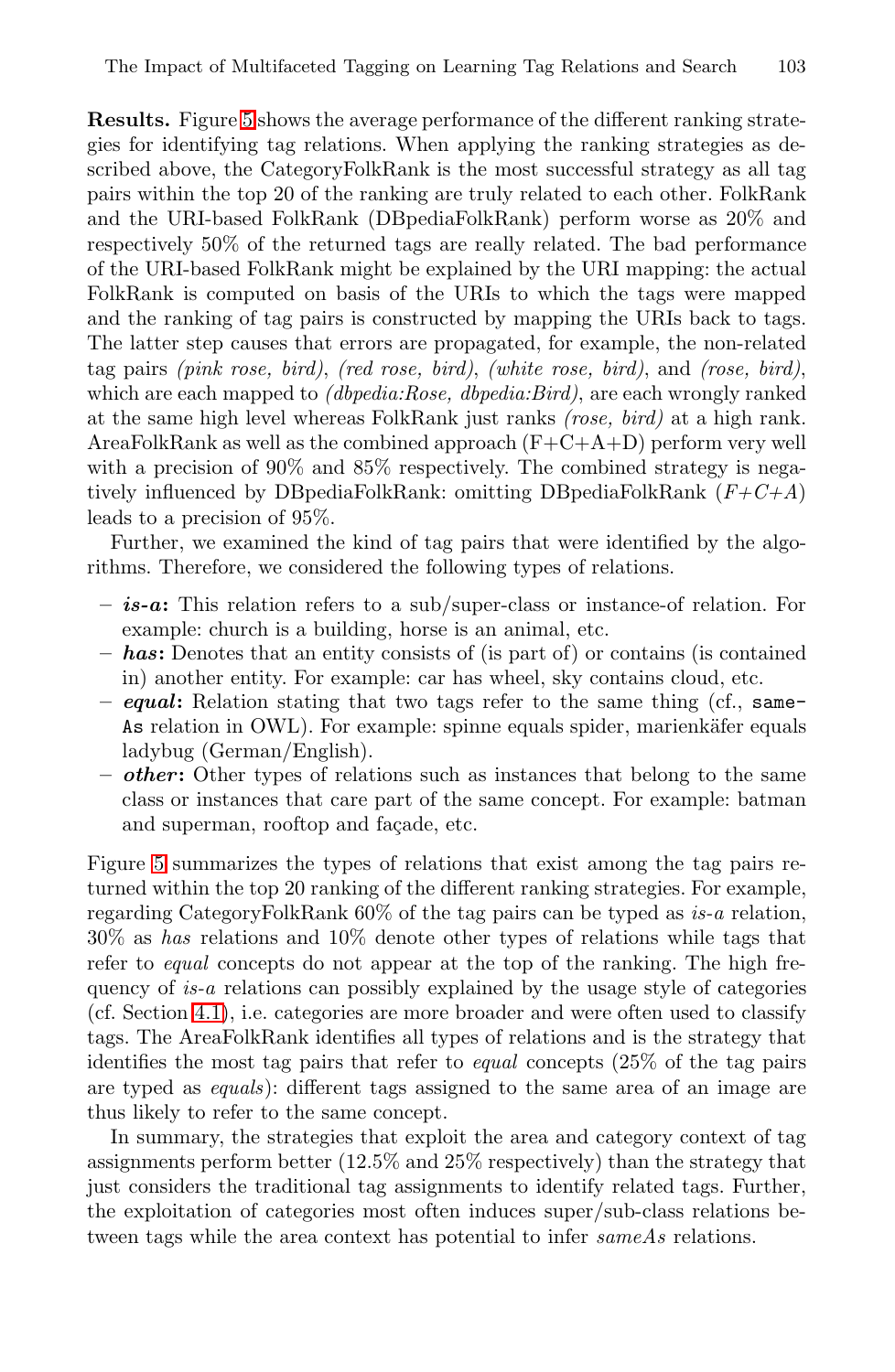# **5 Conclusion**

In this paper we proposed an approach for multifaceted tagging and a corresponding model for embedding context into folksonomies. We implemented the model into the TagMe! system, a tagging and exploration interface for Flickr pictures that introduces three types of context: spatial information, categories and semantic meanings (URIs). We further developed and evaluated different search and ranking algorithms that exploit the contextual facets of the folksonomy. The algorithm that considered the different contextual facets significantly improved the precision of the baseline FolkRank algorithm by 20.0% and 21.4% with respect to the precision of the search result rankings. Relying on these results we demonstrated that contextual information can significantly improve search. Moreover, we were able to apply the ranking strategies for identifying semantic relations among tags. We showed that the exploitation of spatial information and categories attached to tag assignments improves the precision of inferring related tags by 12.5% and 25% respectively.

**Acknowledgments.** This work is partially sponsored by the EU FP7 project GRAPPLE (http://www.grapple-project.org/).

# **References**

- <span id="page-14-0"></span>1. Golder, S.A., Huberman, B.A.: The structure of collaborative tagging systems. The Computing Research Repository (CoRR) **abs/cs/0508082** (2005)
- <span id="page-14-1"></span>2. Bischoff, K., Firan, C., Paiu, R., Nejdl, W.: Can All Tags Be Used for Search? In: Proc. of Conf. on Information and Knowledge Management 2008, November 2008, pp. 193–202. ACM, New York (2008)
- <span id="page-14-2"></span>3. Passant, A., Laublet, P.: Meaning of A Tag: A collaborative approach to bridge the gap between tagging and Linked Data. In: Proceedings of the WWW 2008 Workshop Linked Data on the Web (LDOW 2008), Beijing, China (April 2008)
- <span id="page-14-3"></span>4. Auer, S., Bizer, C., Kobilarov, G., Lehmann, J., Cyganiak, R., Ives, Z.: DBpedia: A Nucleus for a Web of Open Data. In: Aberer, K., Choi, K.-S., Noy, N., Allemang, D., Lee, K.-I., Nixon, L.J.B., Golbeck, J., Mika, P., Maynard, D., Mizoguchi, R., Schreiber, G., Cudré-Mauroux, P. (eds.) ASWC 2007 and ISWC 2007. LNCS, vol. 4825, pp. 722–735. Springer, Heidelberg (2007)
- <span id="page-14-4"></span>5. Hotho, A., Jäschke, R., Schmitz, C., Stumme, G.: BibSonomy: A Social Bookmark and Publication Sharing System. In: Proc. First Conceptual Structures Tool Interoperability Workshop, Aalborg, pp. 87–102 (2006)
- <span id="page-14-5"></span>6. Abel, F., Henze, N., Krause, D., Kriesell, M.: On the effect of group structures on ranking strategies in folksonomies. In: Baeza-Yates, R., King, I. (eds.) Weaving Services and People on the World Wide Web, July 2009, pp. 275–300. Springer, Heidelberg (2009)
- <span id="page-14-6"></span>7. Abel, F., Kawase, R., Krause, D., Siehndel, P.: Multi-faceted Tagging in TagMe! In: 8th International Semantic Web Conference (ISWC 2009) (October 2009)
- <span id="page-14-7"></span>8. Russell, B.C., Torralba, A.B., Murphy, K.P., Freeman, W.T.: LabelMe: A Database and Web-based tool for Image Annotation. International Journal of Computer Vision 77(1-3), 157–173 (2008)